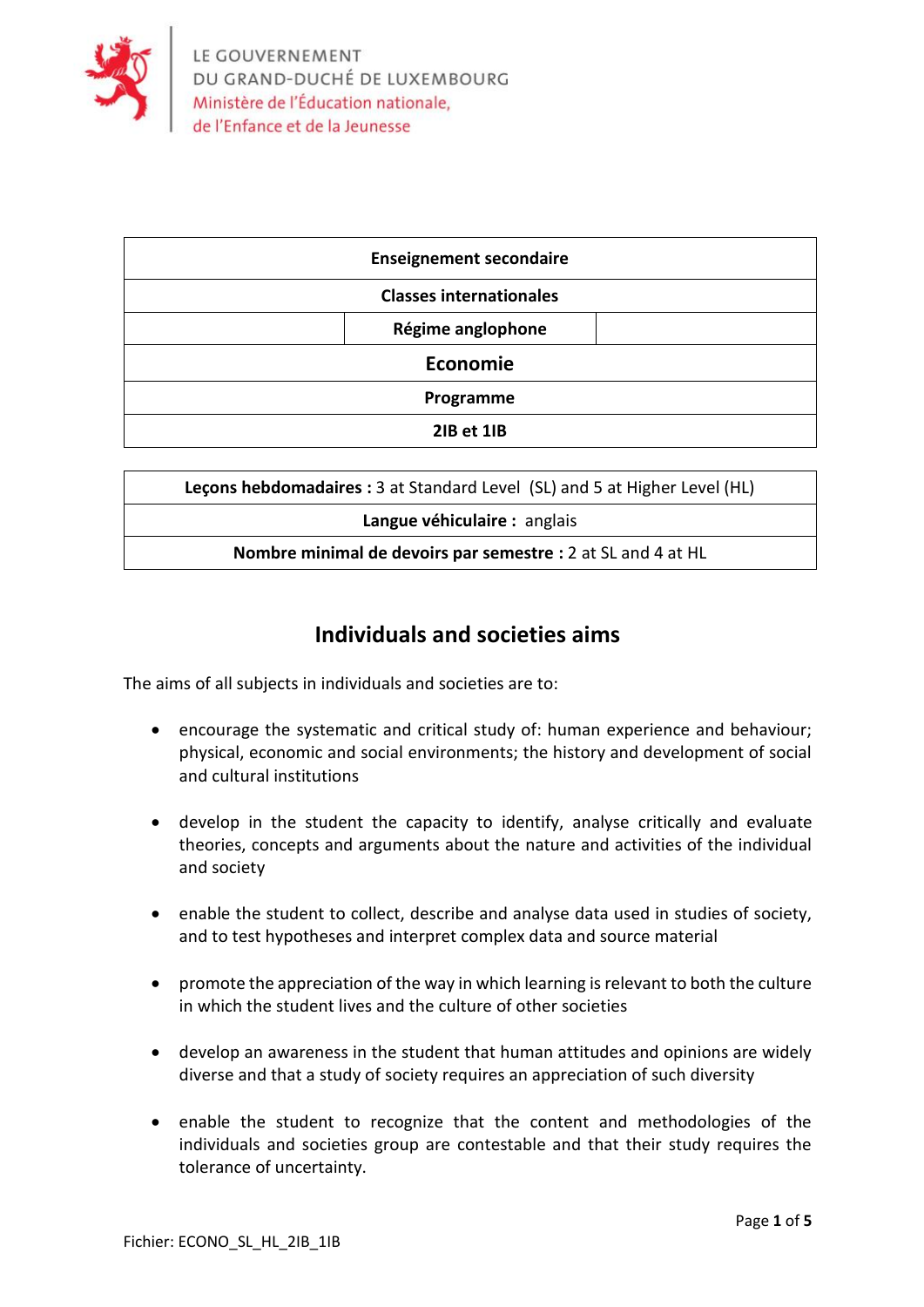

# **Economics aims**

The aims of the economics course at SL and HL are to enable students to:

- develop a critical understanding of a range of economic theories, models, ideas and tools in the areas of microeconomics, macroeconomics and the global economy
- apply economic theories, models, ideas and tools and analyse economic data to understand and engage with real-world economic issues and problems facing individuals and societies
- develop a conceptual understanding of individuals' and societies' economic choices, interactions, challenges and consequences of economic decision-making.

## **Assessment Objectives**

By the end of the economics course, students are expected to achieve the following assessment objectives (AOs).

1.Knowledge and understanding (AO1)

- Demonstrate knowledge and understanding of specified content
- Demonstrate knowledge and understanding of the common SL/HL syllabus
- Demonstrate knowledge and understanding of current economic issues and data
- At **HL only**: demonstrate knowledge and understanding of the extension topics

2.Application and analysis (AO2)

- Apply economic concepts and theories to real-world situations
- Identify and interpret economic data
- Analyse how economic information is used effectively in particular contexts
- In the internal assessment task: explain the link between key economic concepts and economic commentaries
- At **HL only**: demonstrate application and analysis of the extension topics

3.Synthesis and evaluation (AO3)

- Examine economic concepts and theories
- Use economic concepts and examples to construct and present an argument
- Discuss and evaluate economic information and theories :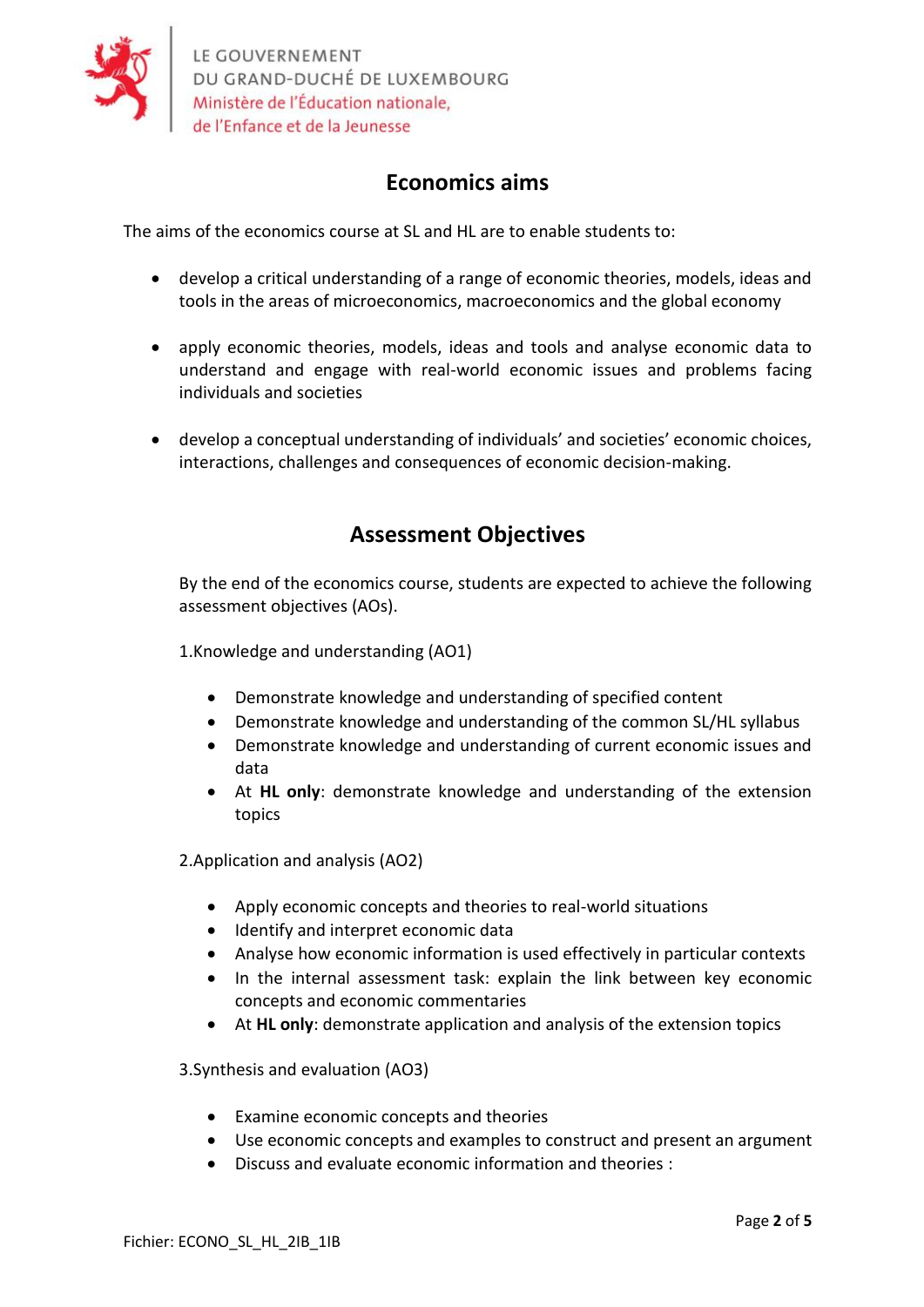

LE GOUVERNEMENT DU GRAND-DUCHÉ DE LUXEMBOURG Ministère de l'Éducation nationale, de l'Enfance et de la Jeunesse

#### • At **HL only**:

▪demonstrate economic synthesis and evaluation of the extension topics ▪select and use economic data using economic theory to make policy recommendations.

4.Use and application of appropriate skills (AO4)

- Produce well-structured written material, using appropriate economic theory, concepts and terminology
- Produce and use diagrams to help explain economic theory, concepts and real-world issues
- Select, interpret and analyse appropriate extracts from the news media
- Interpret appropriate data sets
- Use quantitative techniques to identify, explain and analyse economic relationships

| Assessment<br>objective                             | Paper 1 – SL and<br><b>HL</b> |            | Paper 2 – SL and<br><b>HL</b> | Paper 3 - HL only | Internal<br>assessment<br>SL and HL |
|-----------------------------------------------------|-------------------------------|------------|-------------------------------|-------------------|-------------------------------------|
|                                                     | Part a                        | Part b     |                               |                   |                                     |
| AO1-knowledge<br>and understanding                  | $\sqrt{ }$                    | $\sqrt{}$  |                               | $\sqrt{ }$        |                                     |
| AO2-application<br>and analysis                     | $\sqrt{}$                     | $\sqrt{}$  | V                             | $\sqrt{}$         |                                     |
| AO3-synthesis<br>and evaluation                     |                               | √          |                               | V                 |                                     |
| AO4-use and<br>application of<br>appropriate skills | $\sqrt{ }$                    | $\sqrt{ }$ |                               | V                 |                                     |

### **Unit 1: Introduction do economics**

- 1.1 What is economics?
- 1.2 Ho do economists approach the world?

### **Unit 2: Microeconomics**

2.1 Demand (**includes HL only sub-topics**)

#### 2.2 Supply (**includes HL only sub-topics**)

- 2.3 Competitive market equilibrium
- 2.4 Critique of the maximising behaviour of consumers and producers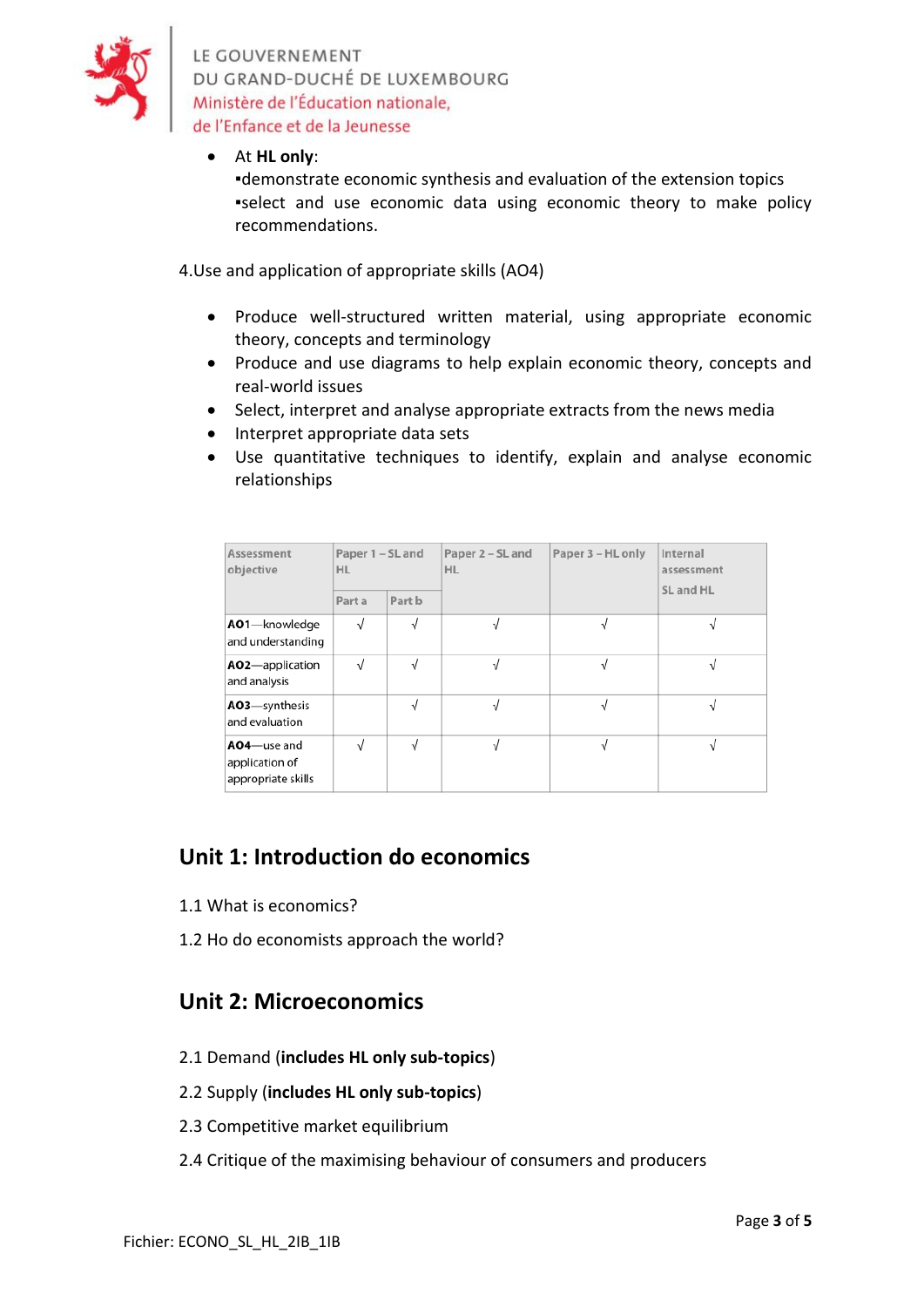

- 2.5 Elasticity of demand (**includes HL only sub-topics**)
- 2.6 Elasticity of supply (**includes HL only sub-topics**)
- 2.7 Role of the government in microeconomics (**includes HL only calculation**)
- 2.8 Market failure externalities and common pool or common access resources

### (**includes HL only calculation**)

- 2.9 Market failure public goods
- 2.10 Market failure asymmetric information (**HL only**)
- 2.11 Market failure market power (**HL only**)
- 2.12 The market's inability to achieve equity (**HL only**)

# **Unit 3: Macroeconomics**

- 3.1 Measuring economic activity and illustrating its variations
- 3.2 Variations in economic activity aggregate demand and aggregate supply
- 3.3 Macroeconomic objectives (**includes HL only calculation**)
- 3.4 Economics and inequality (**includes HL only calculation**)
- 3.5 Demand management (demand side policies) monetary policy (**includes HL only sub-topics**)
- 3.6 Demand management fiscal policy (**includes HL only sub-topics**)
- 3.7 Supply-side policies

### **Unit 4: The global economy**

- 4.1 Benefits of international trade (**includes HL only sub-topics and calculation**)
- 4.2 Types of trade protection (**includes HL only calculation**)
- 4.3 Arguments for and against trade control/protection
- 4.4 Economic integration
- 4.5 Exchange rates (**includes HL only sub-topic**)
- 4.6 Balance of payments (**includes HL only sub-topics**)
- 4.7 Sustainable development (**includes HL only sub-topics**)
- 4.8 Measuring development